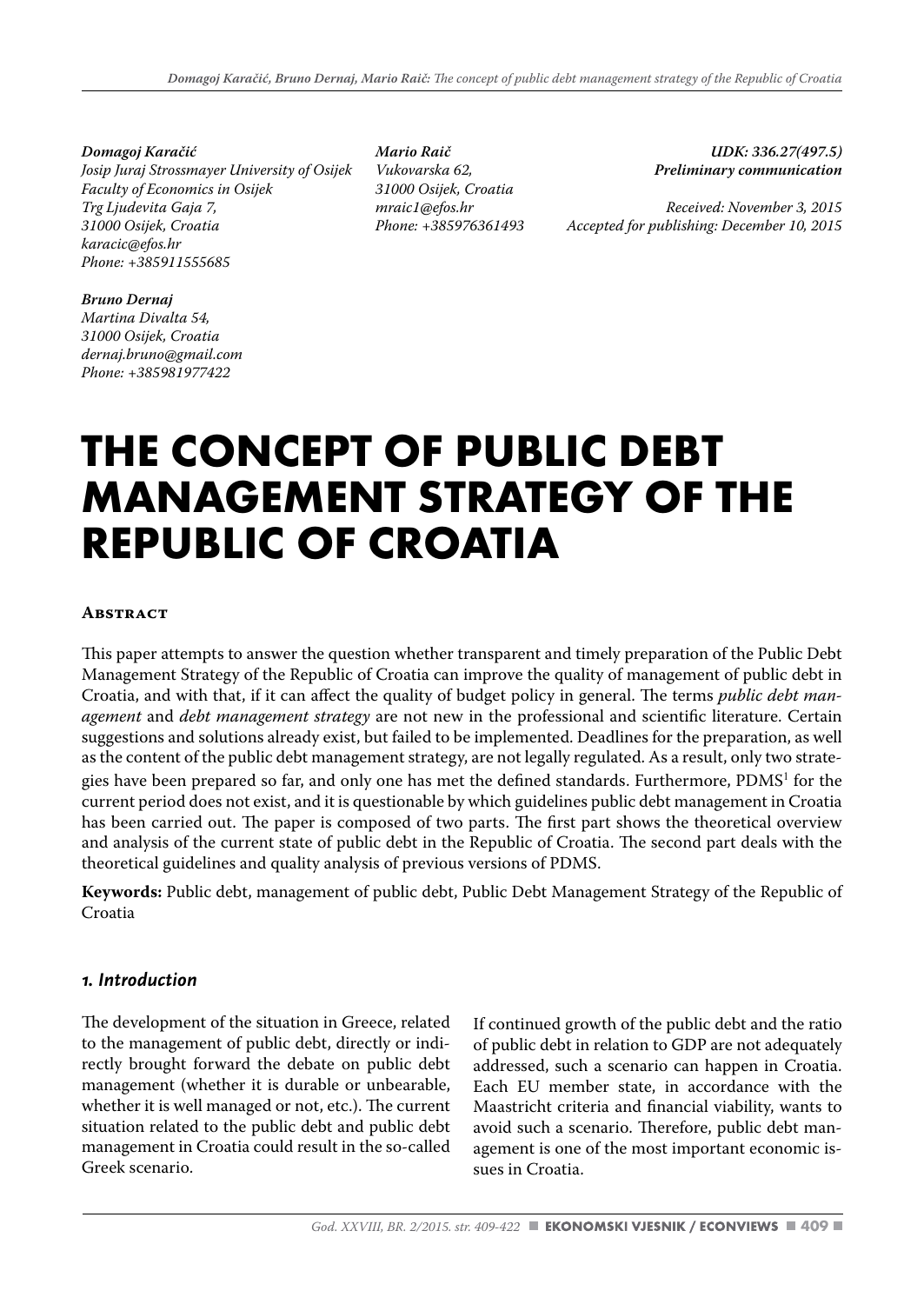| mil. HRK                                      | Plan<br>2014 | Plan<br>2015 | Projection<br>2016 | Projection<br>2017 |
|-----------------------------------------------|--------------|--------------|--------------------|--------------------|
| <b>Revenues</b>                               | 117,064      | 106,434      | 106,155            | 109,596            |
| Revenues from operating                       | 116,749      | 105,265      | 104,998            | 108,445            |
| Revenues from the sale of nonfinancial assets | 316          | 1.168        | 1.158              | 1,150              |
| Expenditures                                  | 130,651      | 118,975      | 118,364            | 117,973            |
| Operating expenditures                        | 128,088      | 115,669      | 115,712            | 116,203            |
| Expenditures for procurement of nonfinancial  | 2.564        | 3,306        | 2,652              | 1,770              |
| assets                                        |              |              |                    |                    |
| Total deficit / surplus                       | $-13,587$    | $-12,541$    | $-12,209$          | $-8,377$           |
| % of GDP                                      | $-4.1$       | $-3.8$       | $-3.5$             | $-2.3$             |

*Table 1 Plans and projections of realization of the state budget*

*Source: Explanation of the proposal of the state budget and financial plans of extra-budgetary users for 2015 and projections for 2016 and 2017, Available at: http://www.mfin.hr/adminmax/docs/Obrazlozenje%20Prijedloga%20drzavnog%20proracuna%20 i%20financijskih%20planova%20izvanproracunskih%20korinika%20za%202015.%20godinu%20 i%20projekcije%20za%202016.%20i%202017.%20 godinu.pdf (Accessed on: August 21, 2015)* 

The status of Croatian public debt in relation to the Greek public debt, measured by certain indicators, suggests that for each of the analysed periods certain similarities can be noticed. Unclear and nontransparent insight into the current and previous borrowing, as well as non-compliance with the borrowing plan, indicate that guidelines, strategic targets and priority needs have not been adequately implemented. In order to identify and resolve any problems related to the management of public debt, it is necessary to have a transparent overview of the current situation and to develop an action plan for future periods in line with defined guidelines, stra-

| Country  | 2012 Q2      | 2012 Q3      | 2012 Q4      | 2013 Q1      | 2013 Q2      | 2013 Q3      |
|----------|--------------|--------------|--------------|--------------|--------------|--------------|
| EU 28    | 11,067,080.3 | 11,164,272.6 | 11,232,330.5 | 11,346,049.7 | 11,482,739.6 | 11,515,063.6 |
| Belgium  | 409,584.0    | 408,418.0    | 403,175.0    | 422,679.0    | 426,757.0    | 423,861.0    |
| Bulgaria | 6,320.7      | 7,260.5      | 7,356.6      | 7,214.7      | 7,230.0      | 6,960.9      |
| Germany  | 2,183,530.6  | 2,178,369.2  | 2,184,909.1  | 2,173,977.2  | 2,174,540.4  | 2,155,935.6  |
| Spain    | 811,691.0    | 824,285.0    | 890,976.0    | 930,348.0    | 950,403.0    | 961,231.0    |
| Greece   | 301,511.0    | 300,936.0    | 304,714.0    | 306,431.0    | 317,405.0    | 317,739.0    |
| France   | 1,869,797.0  | 1,855,408.0  | 1,869,155.0  | 1,903,495.0  | 1,949,823.0  | 1,938,947.0  |
| Italy    | 1,982,697.4  | 1,996,248.9  | 1,938,901.1  | 2,035,288.9  | 2,075,922.1  | 2,067,901.0  |
| Hungary  | 77,159.0     | 78,053.9     | 76,681.7     | 76,772.1     | 78,929.1     | 77,531.9     |
| Austria  | 261,935.1    | 257,841.6    | 258,525.6    | 262,079.9    | 262,165.4    | 269,429.3    |
| Slovenia | 17,516.2     | 17,4021.7    | 19,336.4     | 19,243.2     | 21,988.8     | 22,038.6     |
| Sweden   | 148,027.2    | 155,444.2    | 156,968.5    | 174,769.9    | 165,500.0    | 168,967.9    |
| Croatia  | 29,904.6     | 30,040.7     | 30,273.2     | 30,975.2     | 32,592.5     | 32,910.4     |

*Table 2 Public debt of certain EU member states and total public debt in EU 28 (in mil. EUR)* 

*Source: Eurostat, Available at: http://ec.europa.eu/eurostat/tgm/refreshTableAction.do?tab=table&plugin= 1&pcode=teina230&language=en (Accessed on: August 22, 2015)*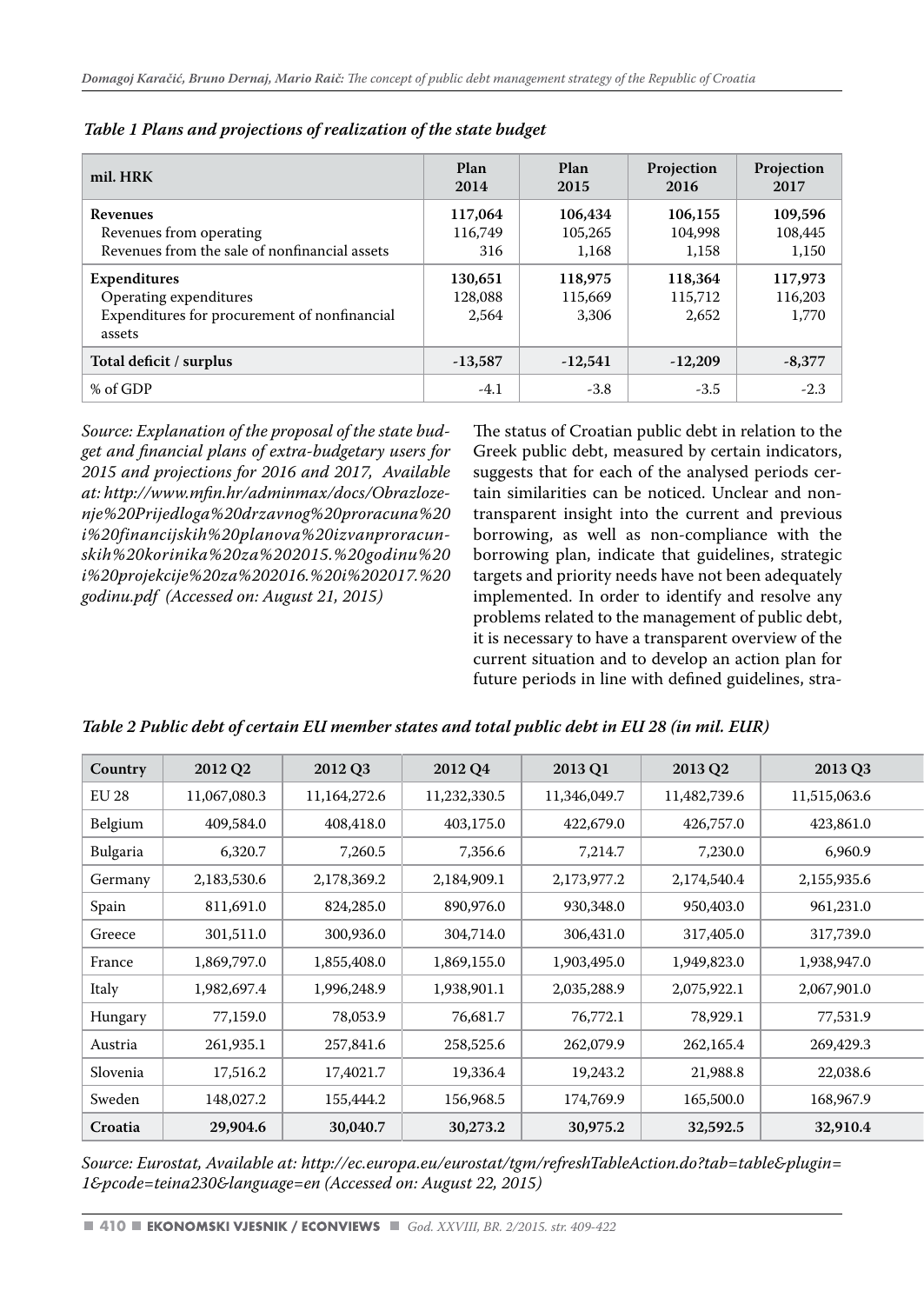tegic targets and priority needs. That is included in one of the most crucial documents for the sustainability of public finances – "Public debt management strategy". The aim of this paper is to point out the importance of PDMS in Croatia, to stress its priority needs and compliance with a stabilizing fiscal policy. The methodological approach is focused on analyzing the current strategy and achieved results in the area of public debt management, more so as there is no clear model of analysis and presentation of public debt scenarios. This paper is trying to create better assumptions when defining the clearer parameters regarding debt management, as well as the precise strategic framework. The goal of this paper is to indicate the exceptional importance of the PDMS in Croatia and its compliance with the priority needs and stabilizing fiscal policy. Therefore, the research in this paper is directed towards presenting the latest strategies and efficiency analysis in the management of public debt. The main intention of this paper is to show and emphasize that a defined strict legal framework, together with the content and methods of public debt management strategy can contribute to the better management of public debt, satisfy the priority needs and achieve preferred intergenerational effects of public debt.

### *2. Public debt and public debt management in the Republic of Croatia*

According to Rosen and Gayer, public debt is the sum of all budget deficits in the previous period. This definition indicates that in a year with a deficit the debt will increase, and in a year with a surplus the debt will decrease. In economic terms, debt is a *stock variable* measured at a given time, while the deficit and the surplus are *flow variables* measured over a period of time (Rosen, Gayer, 2010: 521, 522). In Croatia, the state budget deficit seems to be a predetermined and constant result. Table 1 shows the plan and future realization of the state budget, proving previously mentioned arguments.

In the case of extreme need, as in the case of the budget deficit, the state can provide funding in three ways: by increasing taxes and other charges, by sale of assets or by public borrowing (Rosen, Gayer, 2014: 474). Since the increase of taxes and the sale of state property are extremely unpopular measures and often insufficiently efficient and effective, public borrowing and public debt management is becoming one of the primary and highly complex tasks. The level of seriousness in the approach to public debt management, in addition to being extremely high in the current period, is increasing more and more in each reporting period.

| 2015 Q1      | 2014 Q4      | 2014 Q3      | 2014 Q2      | 2014 Q1      | 2013 Q4      |
|--------------|--------------|--------------|--------------|--------------|--------------|
| 12,405,539.5 | 12,100,632.7 | 12,005,322.2 | 11,949,798.0 | 11,735,520.0 | 11,566,286.5 |
| 447,843.0    | 428,365.0    | 433,663.0    | 434,054.0    | 431,068.0    | 412,770.0    |
| 12,537.8     | 11,603.6     | 9,838.4      | 8,444.1      | 8,056.0      | 7,532.0      |
| 2,175,885.1  | 2,175,713.5  | 2,168,309.3  | 2,167,532.6  | 2,159,903.7  | 2,171,447.1  |
| 1,046,192.0  | 1,033,848.0  | 1,020,302.0  | 1,012,585.0  | 995,832.0    | 966,169.0    |
| 301,527.0    | 317,094.0    | 315,462.0    | 317,529.0    | 315,025.0    | 319,178.0    |
| 2,089,360.9  | 2,037,771.9  | 2,035,428.9  | 2,027,608.9  | 1,998,942.9  | 1,953,409.0  |
| 2,184,491.7  | 2,134,906.3  | 2,133,293.1  | 2,167,689.1  | 2,119,470.6  | 2,058,721.8  |
| 83,411.0     | 77,703.8     | 80,794.8     | 82,213.2     | 81,137.8     | 77,716.8     |
| 280,246.9    | 278,083.8    | 264,707.5    | 268,233.2    | 263,002.6    | 260,976.8    |
| 30,747.8     | 30,132.6     | 28,813.0     | 28,737.8     | 28,083.9     | 25,427.1     |
| 187,627.6    | 182,894.9    | 171,359.1    | 166,603.3    | 168,443.7    | 165,081.3    |
| 37,733.6     | 36,506.8     | 36,333.8     | 35,361.9     | 35,002.7     | 34,895.9     |
|              |              |              |              |              |              |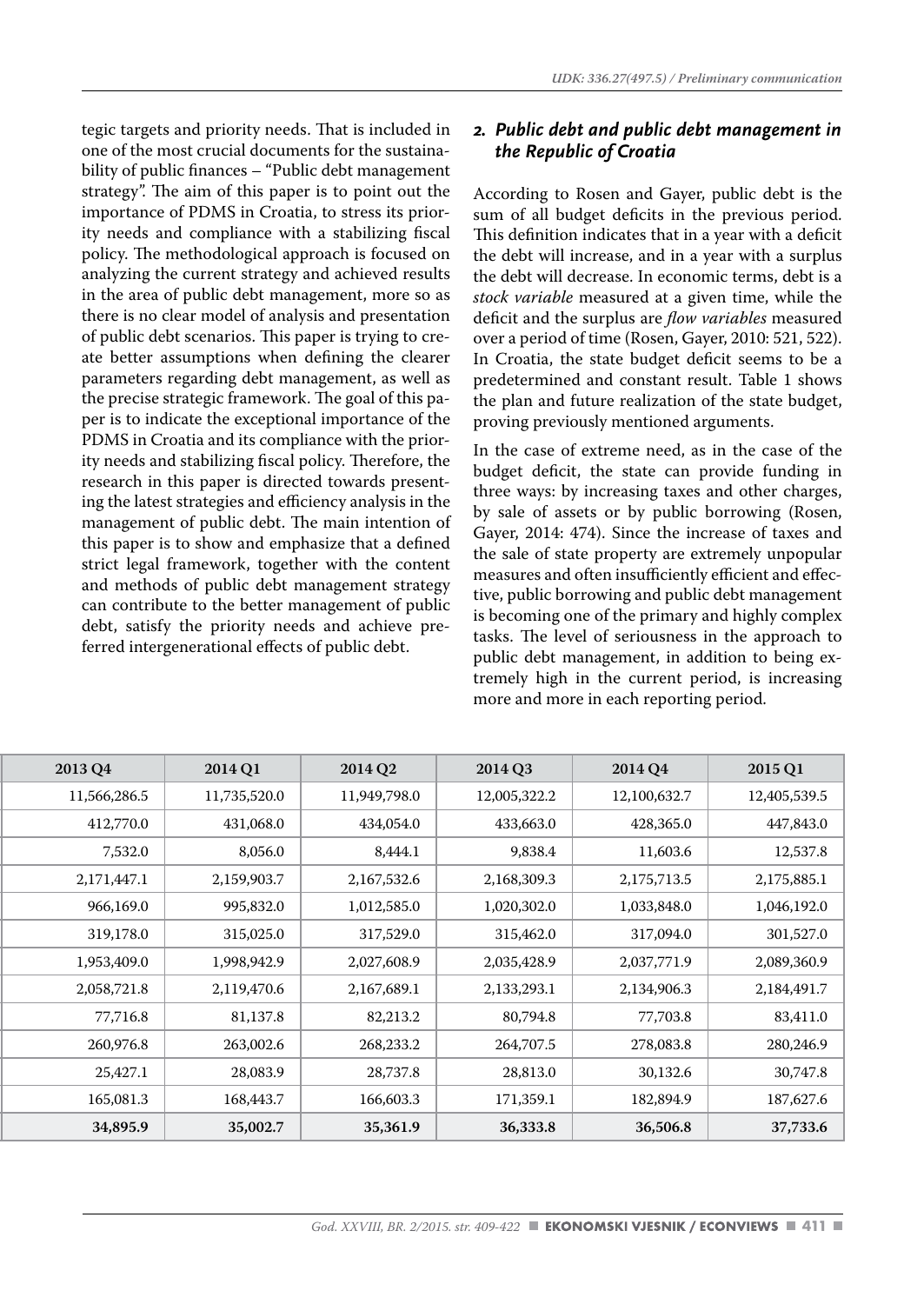| Country  | 2012 Q2 | 2012 Q3 | 2012 Q4 | 2013 Q1 | 2013 Q2 | 2013 Q3 |
|----------|---------|---------|---------|---------|---------|---------|
| EU 28    | 83.4    | 83.6    | 83.7    | 84.5    | 85.3    | 85.4    |
| Belgium  | 106.5   | 105.8   | 103.9   | 108.6   | 109.1   | 107.8   |
| Bulgaria | 15.8    | 18.1    | 18.0    | 17.5    | 17.6    | 17.1    |
| Germany  | 80.0    | 79.5    | 79.5    | 79.0    | 78.5    | 77.3    |
| Spain    | 76.2    | 77.7    | 84.4    | 88.6    | 90.7    | 91.7    |
| Greece   | 150.3   | 152.5   | 156.9   | 160.1   | 168.4   | 171.0   |
| France   | 90.2    | 89.2    | 89.6    | 91.3    | 92.8    | 91.9    |
| Italy    | 121.7   | 123.1   | 123.1   | 126.5   | 129.3   | 128.6   |
| Hungary  | 78.2    | 77.8    | 78.5    | 81.3    | 79.9    | 78.4    |
| Austria  | 83.9    | 82.0    | 81.5    | 82.3    | 82.0    | 84.0    |
| Slovenia | 47.9    | 47.9    | 53.7    | 54.0    | 61.7    | 61.6    |
| Sweden   | 36.3    | 35.7    | 36.6    | 39.4    | 39.1    | 39.1    |
| Croatia  | 67.9    | 67.7    | 69.2    | 71.2    | 73.3    | 75.8    |

*Table 3 Public debt to GDP ratio in certain EU member states and the average ratio of public debt in GDP of all EU 28 (%)* 

*Source: Eurostat, Available at: http://www.zakon. hr/z/283/Zakon-o-proračunu (Accessed on: August 24, 2015)*

That is due to the constant increase of total amount of public debt as well as the increase of ratio of public debt in GDP. These problems are not exclusive only for Croatia. A large number of EU member states are facing the problems of debt, high levels of public debt in GDP ratio and the constant growth of public debt in the observed reporting periods.

Table 2 shows the structure of public debt of randomly selected member states and the total debt of all 28 EU member states in previous twelve reporting periods (quarters) expressed in millions of euros.

Table 2 shows that Croatia is not the only country in the European Union faced with the problem of public debt structure and with constant increase of public debt in almost every reporting period (in this case, quarterly). Similarly, the sum of the public debt of all 28 member states is growing in each quarter, which leads to the conclusion that this is a problem of a large number of member states as well as the problem of the integrative community which comprises a total of 28 members. A similar issue occurs when observing the share of public debt in GDP, although in this case there are certain states that are temporarily improving this result. The European semester is an important instrument for the implementation of fiscal reforms in EU member states, which implies a real potential of fiscal challenges and budgetary possibilities in accordance with the implementation of structural fiscal reforms, which should necessarily lead to an improvement in the structure of public debt, and with time and improved results, in the sphere of employment, growth and investment in line with the fiscal targets of the European Union.

Table 3 shows the share of the public debt in GDP in randomly selected member states, including the Republic of Croatia, and the average share of the public debt in GDP of all 28 member states.

Management of public debt includes decisions on refinancing or repayment of debt, conversion and rescheduling, emission of new loans or debt, selection of the maturity models that minimize the cost of borrowing etc. (Jurković, 2002: 135). Besides previously mentioned activities for management of public debt, it is crucial to develop a Public Debt Management Strategy as one of the essential documents related to the state finances. Borrowing and public debt are considered to be the main sources for financing the state budget and thus they represent an extremely important act of fiscal responsibility, imposing the necessity of transparency regarding the results, planning and legislation. The Budget Law (NG 87/08, NG 136/12, NG 15/15)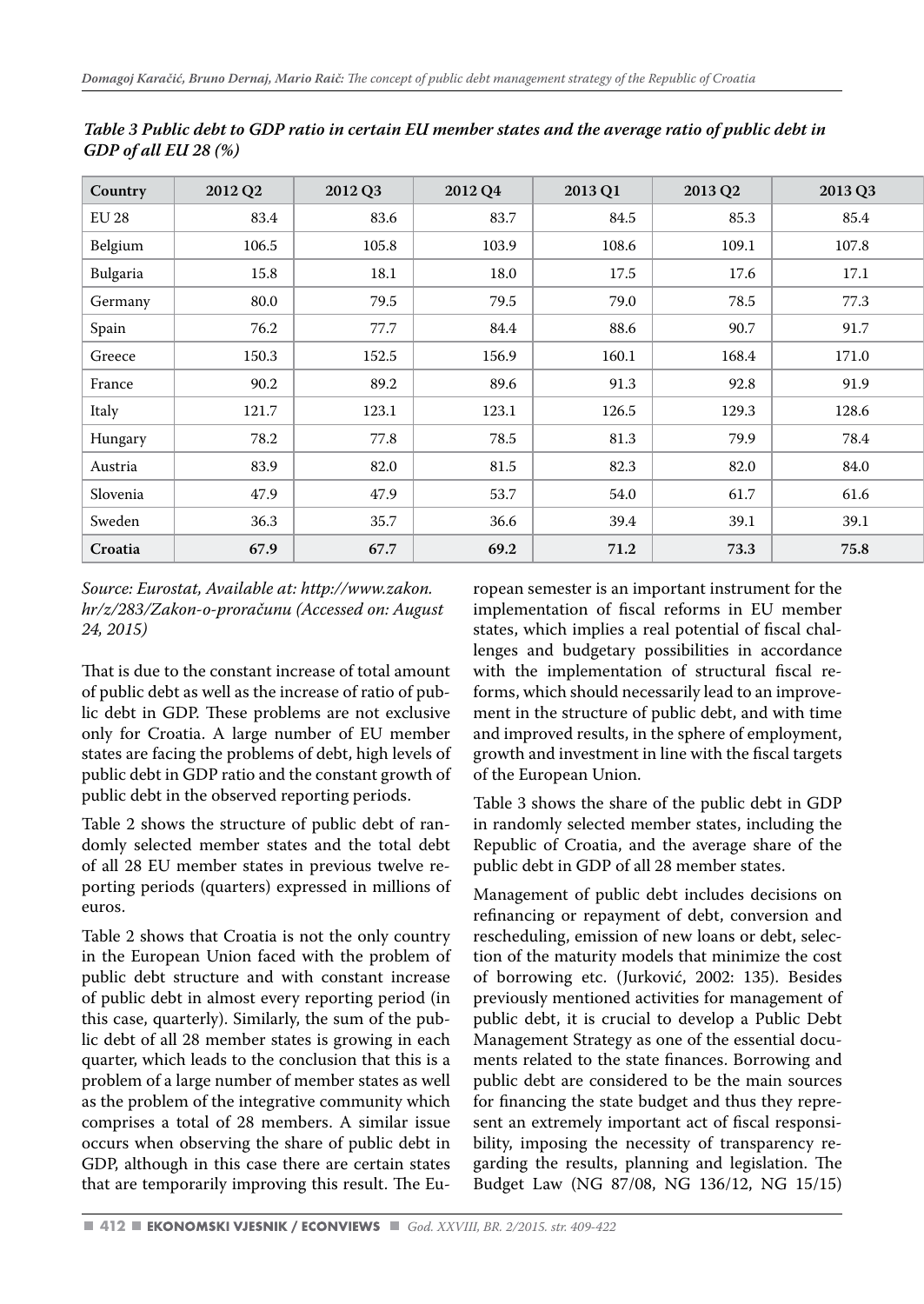| 2013 Q4 | 2014 Q1 | 2014 Q2 | 2014 Q3 | 2014 Q4 | 2015 Q1 |
|---------|---------|---------|---------|---------|---------|
| 85.5    | 86.2    | 87.2    | 86.9    | 86.9    | 88.2    |
| 104.4   | 108.5   | 108.9   | 108.3   | 106.6   | 111.0   |
| 18.3    | 19.7    | 20.5    | 23.6    | 27.6    | 29.6    |
| 77.3    | 76.0    | 75.8    | 75.3    | 74.9    | 74.4    |
| 92.1    | 94.9    | 96.4    | 96.8    | 97.7    | 98.0    |
| 175.0   | 174.3   | 177.4   | 175.8   | 177.1   | 168.8   |
| 92.3    | 94.2    | 95.5    | 95.7    | 95.6    | 97.5    |
| 128.5   | 131.2   | 134.1   | 132.0   | 132.1   | 136.1   |
| 77.3    | 82.3    | 82.7    | 80.1    | 76.9    | 77.6    |
| 80.9    | 81.1    | 82.3    | 80.8    | 84.6    | 84.9    |
| 70.3    | 77.1    | 78.2    | 77.7    | 80.9    | 81.9    |
| 38.7    | 39.6    | 39.8    | 40.4    | 43.9    | 44.0    |
| 80.8    | 81.5    | 81.7    | 82.3    | 85.1    | 87.7    |

defines the fundamental objective of borrowing and public debt management in Croatia. According to this law, borrowing and public debt management is focused on covering the financial needs of the state budget by realizing the lowest middle term and long term financing expense, with a reasonable risk level. Annual laws on the execution of the state budget determine the total amount of the planned new state debt and the planned state guarantees that the state has to take or issue during the fiscal year, as well as the maximum amount of government debt achieved at the end of the budget year. Twice a year the Croatian Parliament reports on public borrowing, both on domestic and foreign capital markets, and on issued state guarantees and expenses. Reporting is conducted in the form of semi-annual and annual reports on implementation of the state budget. Legal regulation of public debt management is indirectly related to additional similar laws. Current amendments of the Fiscal Responsibility Act defining the *rule of public debt* are also relevant*.* The draft proposal of amendments of the Fiscal Responsibility Act passed a public debate, which officially lasted until 22 August 2015. That means the first step towards the adoption of the law is initiated. The draft proposal of the amendments to the Fiscal Responsibility Act is establishing the previously mentioned rule of public debt. The rule of public debt has two points(The draft bill on fiscal responsibility, 2015): (1) The share of public debt in GDP must not exceed the reference value of 60% in accordance with the legal provisions of the European Union; (2) If the ratio of public debt in GDP exceeds the reference value of 60%, the difference shall be reduced by an average rate of 1/20 per year over the next three years from the year in which the ratio of public debt in GDP exceeded the reference value of 60%. The following question arises: is the *rule of public debt*, which has been constructed within the draft proposal of the Fiscal Responsibility Act, sufficiently ambitious and concrete and does it contain all the most important rules that should be followed? The Fiscal Responsibility Act is an instrument which can ensure the sustainability of public finances as it can achieve, with the application of fiscal rules, the necessary fiscal adjustment and ensure the sustainability of public debt (Public debt management strategy for the period 2011-2013, 2011: 5). Feasibility and implementation of the new regulatory framework is based on the requirements of the European Union, but also intends to define the financial behaviour of the state and all of the relevant subjects of the state. Fiscal rules in the framework of this law must be applied in all procedures of making the most important strategic documents that integrate future economic development at the national level, which includes additional controlling of the process of borrowing and improvement of the quality of borrowing.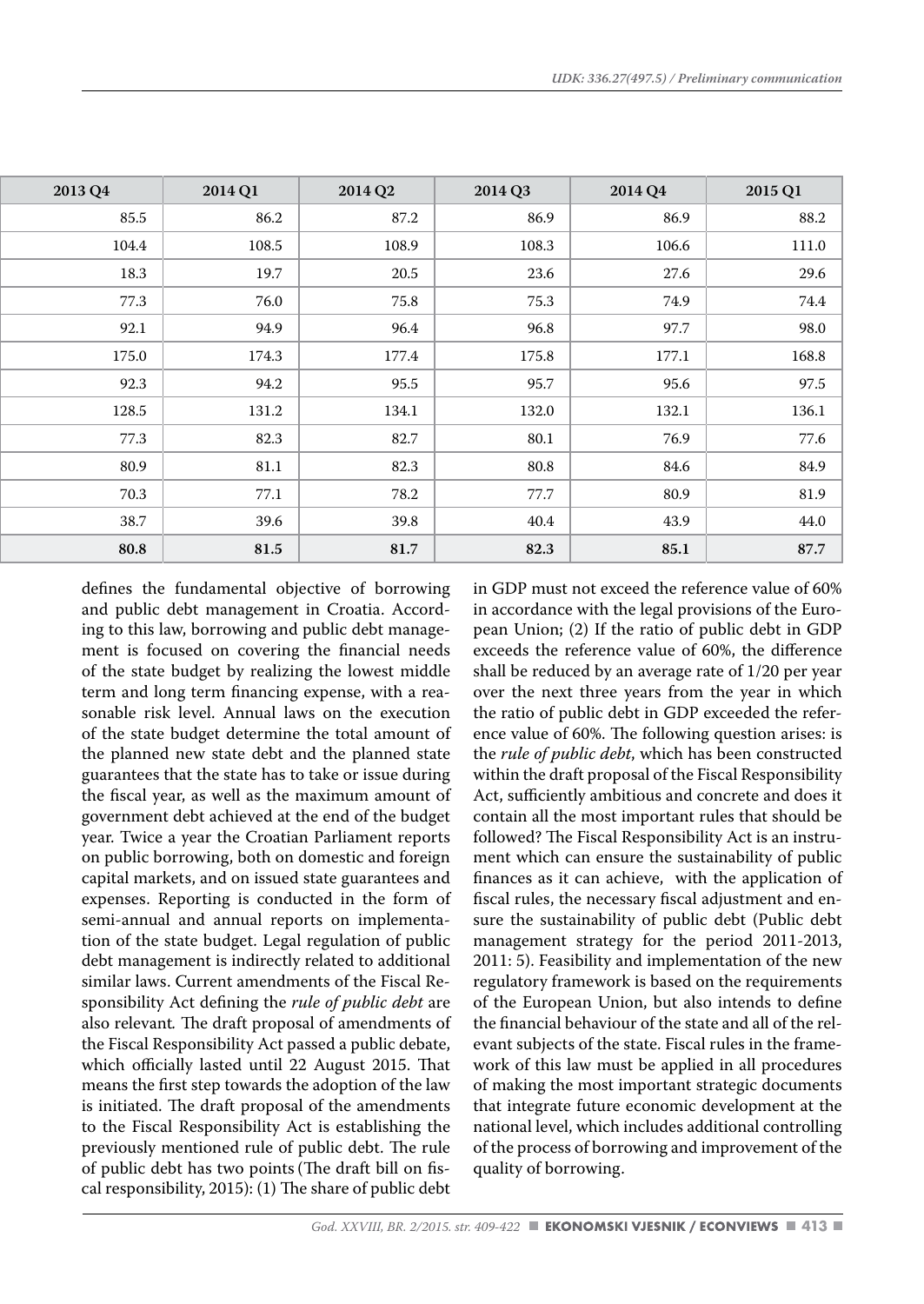#### *Table 4 Basic characteristics of the public debt management strategy 2007*

| Public debt management strategy for year 2007                                  |
|--------------------------------------------------------------------------------|
| Legal and institutional framework for public debt<br>management                |
| Situation and projections of public debt                                       |
| Projection of repayment of domestic public debt<br>between years 2007 and 2009 |
| Analysis of credit rating of the Republic of Croatia                           |
| Basic guidelines for public debt management 2007-<br>2009                      |

*Source: Annual Report and debt management strategy, Available at: http://www.mfin.hr/adminmax/ docs/108-1.1%5B1%5D.pdf, Accessed on: August 27, 2015)*

## *3. Concepts and strategies for public debt management in the Republic of Croatia*

The previous chapter points out that the borrowing and public debt management is one of the main ways of financing the needs of the state budget and therefore an important part of fiscal responsibility. For this reason, there is the need for transparency in planning of all activities related to the public debt management. A transparent analysis of recent results of public debt management and strategic planning of future activities require quality research and study. The primary and most important document containing the legal and institutional framework for borrowing and public debt management, structure

*Figure 1 Basic guidelines for the public debt management strategy 2007* 

of public debt, general guidelines and strategic targets for public debt management and projections of borrowing needs is the public debt management strategy. If the aforementioned strategy for a given period is not prepared or if it does not exist, it can be considered that borrowing and public debt management is carried out randomly or according to the discretion of individuals responsible for the tasks. Consequently, it can be concluded how important it is to legally determine and define deadlines, content and other guidelines for the preparation of public debt management. A regulated deadline, content and methods of development of a public debt management strategy could directly influence the planning of public debt, increased level of transparency, and accordingly, it could lead to the increase of the quality of public debt management. Procedurally, the Directorate for Public Debt Management, in the Ministry of Finance, is responsible for preparing a three-year strategy for managing the state debt. The strategy is than submitted to the Government for approval. The Office of the Public Debt Management, in the Ministry of Finance, implements the public debt management strategy over the three-year period, following the approval of the Government, with the assistance of the Croatian National Bank (Dernaj, 2014: 42). In Croatia, in previous years, only two public debt management strategies have been developed. *Annual Report and the debt management strategy* (Available at: http:// www.mfin.hr/adminmax/docs/108-1.1%5B1%5D. pdf, Accessed on: August 27, 2015) prepared in 2006, and *Public Debt Management Strategy for the period 2011-2013, (*Available at: http://www. mfin.hr/adminmax/docs/GodisnjeIzvjesce.pdf, Accessed on: August 27, 2015) prepared in 2010. As documents, the Annual report and the Public debt management strategy presents the legal and institutional framework for public debt management, the status and projection of public debt trends, the status of the central government debt by instruments

- Prudent and careful public debt management
- Transparent and predictable public debt management
- Promoting liquidity and a wide circle of investors in government securities, and the development of an effective infrastructure on the domestic capital market

*Source: Annual Report and debt management strategy, Available at: http://www.mfin.hr/adminmax/ docs/108-1.1%5B1%5D.pdf, Accessed on: August 27, 2015)*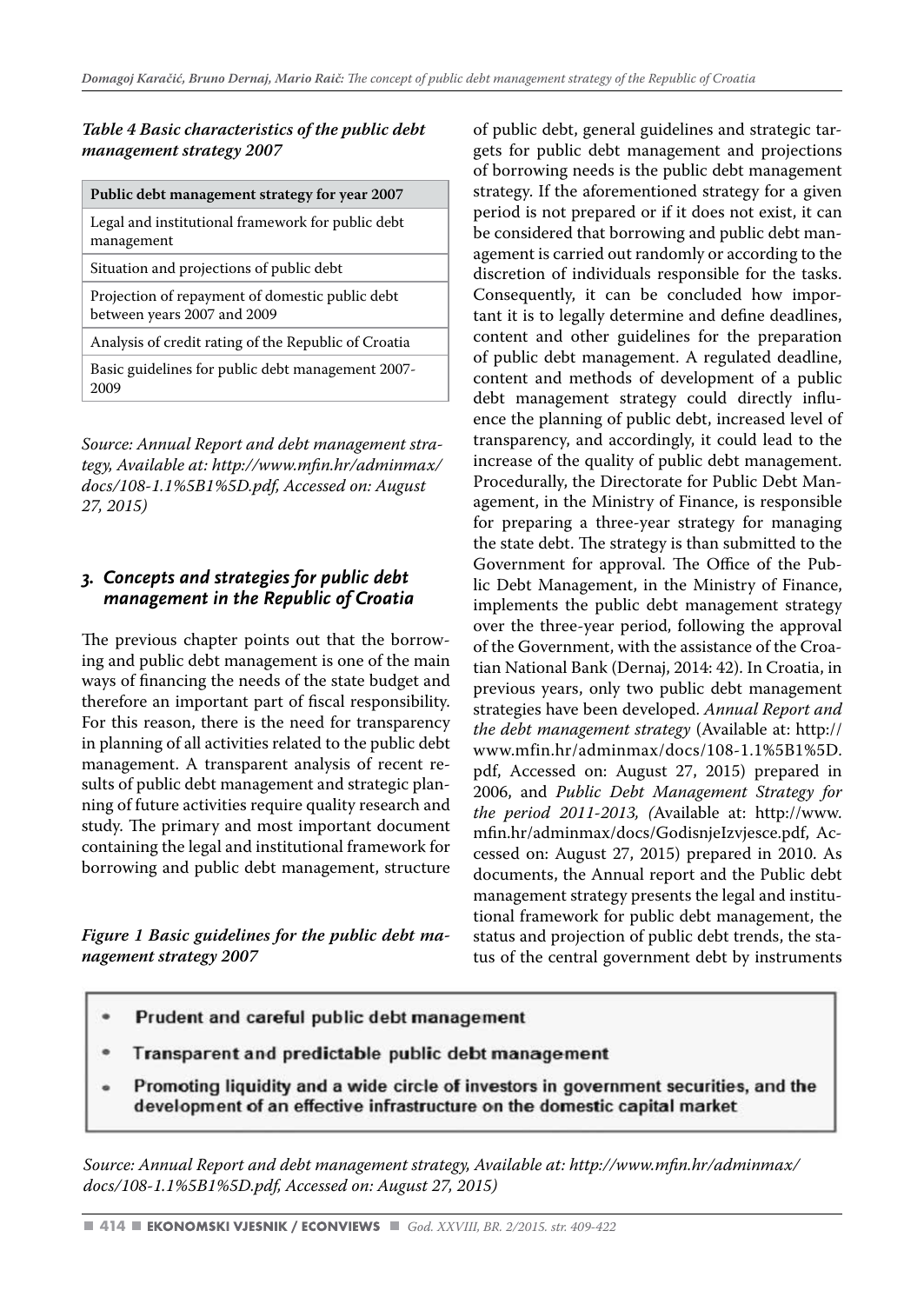| Public debt in millions of<br><b>HRK</b> | 2006       | 2007       | 2008       | 2009       | 2010       |
|------------------------------------------|------------|------------|------------|------------|------------|
| 1. Domestic public debt                  | 58,326.30  | 60,135.60  | 65,743.30  | 75,799.70  | 89,249.10  |
| 2. Foreign public debt                   | 44,710.40  | 44,524.20  | 34,878.80  | 41,933.30  | 48,754.10  |
| Total public debt $(1+2)$                | 103,036.70 | 104,659.90 | 100,622.20 | 117,733.00 | 138,003.20 |
| Public debt (% of GDP)                   | 35.40%     | 32.90%     | 29.20%     | 35.10%     | 41.20%     |

*Table 5 Results of the public debt management in the period 2006 - 2010*

*Source: Annual Report of the Ministry of Finance for 2010, Available at: http://www.mfin.hr/adminmax/docs/Godisnjak%202010.pdf (Accessed on: September 20, 2015)* 

bills and bonds), projections of repayment of domestic debt and international bonds, credit capacity of Croatia and foreign exchange rates at the end of the year. However, the report takes into account the analysis of projections of domestic debt repayment plans and borrowing needs for the medium term period from 2007 to 2009. The primary goal of borrowing and public debt should include management according to the financial requirements of the state budget, by minimizing the time period of financing cost and within the reasonable risk level.

An additional objective covered by the strategy is the development of the domestic market of government bonds. The development of the financial market is a basic requirement for effective management of public debt, i.e. the analysis of effective cost of borrowing and liquidity, as well as proper debt portfolio diversification (Prohaska, Olgić Draženović, 2010: 839). Table 4 shows basic characteristics of the public debt management strategy for 2007.

A major disadvantage of the strategy for 2007 arises from the fact that it shows projections only for the repayment of domestic debt, although it emphasizes foreign debt may cause larger difficulties than the domestic debt. Figure 1 shows the basic guidelines for the public debt management strategy for 2007.

The quality of PDMS, except in thoroughly prepared plans, guidance, projections and ability to address the potential problems, is best reflected in the public debt management results, which are usually expressed as the ratio of public debt in GDP and the amount of debt incurred in the period.

Table 5 shows results of the public debt management in the period 2006 – 2010 derived from the management of public debt on the basis of the guidelines outlined in the "Annual Report and the public debt management strategy".

According to the results of public debt management, shown in Table 5, it is visible that the public debt management achieved very good results according to both indicators: the total amount of public debt in million HRK and the public debt to GDP. The year 2009, and the following year even more, showed significant increase of public debt according to both indicators. Therefore, it can be concluded and confirmed by the results that the period with public debt management strategy realized better results than the period without existing public debt management strategy.

### *Table 6 The main characteristics of public debt management strategy 2011 - 2013*

| Public debt management strategy 2011-2013                           |
|---------------------------------------------------------------------|
| Legal and institutional framework for public debt<br>management     |
| Structures of public debt and public debt development               |
| Analysis of credit rating of the Republic of Croatia                |
| Guidelines for public debt management 2011-2013                     |
| Display of maturity of government debt in the period<br>2011-2020   |
| The main objectives of public debt management<br>strategy 2011-2013 |
|                                                                     |

#### *Source: Public debt management strategy 2011 – 2013*

The public debt management strategy for the period 2011–2013 was prepared in a more professional way. It contained a detailed analysis of the legal and institutional framework for public debt management, structure of public debt (currency, interest rate and maturity of government debt and the structures according to the type of instruments) and the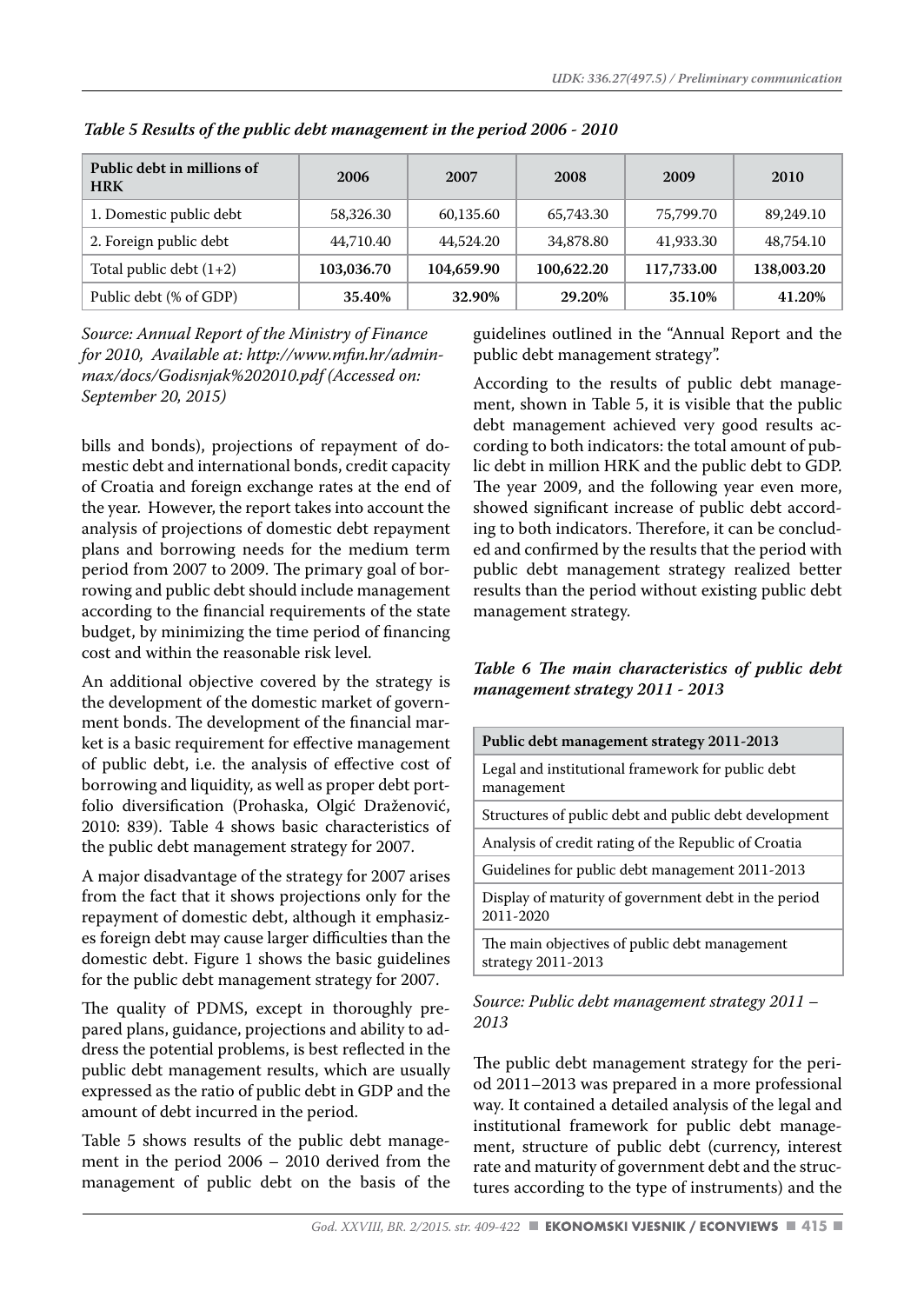*Figure 2 The main objectives of public debt management strategy 2011 - 2013*



*Source: Public Debt Management Strategy 2011-2013* 

basic guidelines for public debt management for the period from 2011 to 2013.

The public debt management strategy for the period from 2011 to 2013 indicated that public debt management is a process in which the main efforts are focused on the evaluation and analysis of the debt structure in order to minimize generated risk due to its direct impact on the state budget, financial system, capital market and fiscal and macroeconomic stability of the country (Public Debt Management Strategy for the period 2011-2013, 2011: 19).

In order to achieve the quality level of public debt management and following the example of other EU countries, preferred high level of transparency is achieved by determining the objectives of public debt management and preparing annual reports on borrowing and public debt management.

In accordance with the specific objectives, the Directorate of Public Debt Management, which operates within the Ministry of Finance, brings decisions on the debt management strategy and sets strategic targets based on the results of the expected costs and risks in a given moment. Strategic targets are defined as desirable values of debt portfolio with an acceptable level of risk within a stipulated period. Potential strategic targets are an integral part of the proposal of public debt management strategy, developed by the agency, government or the sector for public debt management. Minister of Finance approves the public debt management strategy that is consistent with the national risk tendency (Bajo et al., 2011: 97). Table 6 shows the main characteristics of public debt management strategy 2011 – 2013.

The more serious approach in the development of the public debt management strategy for the period 2011 - 2013, when compared with 2007, arises from the fact that it provides a more detailed description of the legal and institutional framework for public debt management, as well as precise guidelines for public debt management in the medium term, i.e. a three-year period, and shows the long-term maturity of government debt, i.e. over a ten-year period.

| Public debt in millions of<br><b>HRK</b> | 2009       | 2010       | 2011       | 2012       | 2013       |
|------------------------------------------|------------|------------|------------|------------|------------|
| 1. Domestic public debt                  | 86,218.20  | 104.361.80 | 125,709.10 | 131,504.20 | 152,273.70 |
| 2. Foreign public debt                   | 60,936.20  | 68,725.70  | 73,602.00  | 81,494.00  | 97,787.50  |
| Total public debt $(1+2)$                | 147,154.40 | 173,087.50 | 199,311.10 | 212,998.20 | 250,061.20 |
| Public debt (% of GDP)                   | 44.50%     | 52.80%     | 59.90%     | 64.50%     | 75.70%     |

*Table 7 Results of public indebtedness in the period 2009 - 2013*

*Source: Annual Report of the Ministry of Finance for 2013, Available at: http://www.mfin.hr/adminmax/ docs/Godisnjak%202013.pdf (Accessed on: September 20, 2015)*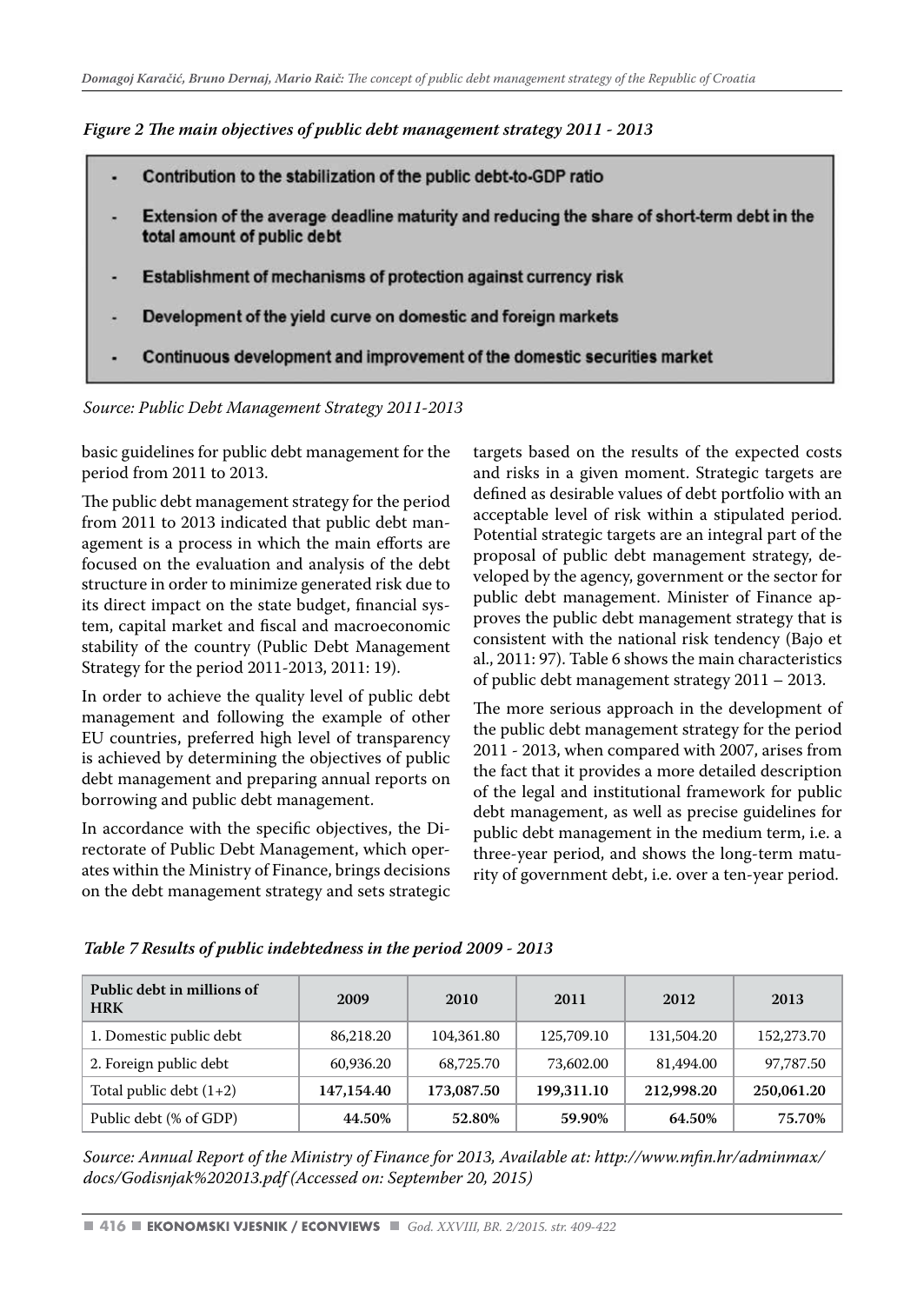

*Figure 3 Maturity of government debt in the period 2011 - 2020*

*Source: Public Debt Management Strategy for the period 2011–2013 (2011), p. 11*

In addition, the main objectives of public debt management strategy 2011 – 2013 were specific, comprehensively elaborated and explained in detail.

The results of public debt management between 2009 and 2013, which are largely the result of the public debt management strategy 2011 – 2013, are shown in Table 7.

The data presented in Table 7 once again confirm that the results of the public debt management are better in the period for which the public debt management strategy is prepared, showing a small increase of public debt and the ratio of public debt in GDP. It is necessary to clarify that the results of the public debt management in the period from 2009 to 2013 are clearly different and significantly inferior to the results of the previous period shown in Table 6.

The reason for this is the fact that the results of the public debt management presented in annual reports for 2010 and 2013 have been calculated according to different methodologies. Furthermore, the results of public debt shown in the Annual Report of the Ministry of Finance (for all periods) differ from the results of EUROSTAT. This is presented in Tables 2 and 3. The methodology used for EUROSTAT calculations is ESA, 2010.<sup>2</sup>

The contribution to the transparency of borrowing and planning of future public debt management within the Public Debt Management Strategy for the period 2011 - 2013 can be seen in the overview of the maturity of government debt. This is described in the chapter Maturity structure of government debt. In order to achieve further progress in preparation of debt management strategy it is proposed to show the maturity structure of public debt classified according to its use.

The projected debt repayment, which indicates increased burden of repayments in the first half of the period, up to date, is certainly significantly changed because one of the basic guidelines of PDMS 2011 – 2013 is the prolongation of the average maturity and reduction of the share of short-term debt in total amount of debt. Therefore, it is assumed that the implementation of the basic guidelines of PDMS 2011 - 2013 influenced the harmonization of maturity of the debt over the years. Further implementation of the same guidelines proved to be essential. If harmonization of debt repayment is not taken into account, it can bring into question the impact of inter-generational fairness in the management of public debt.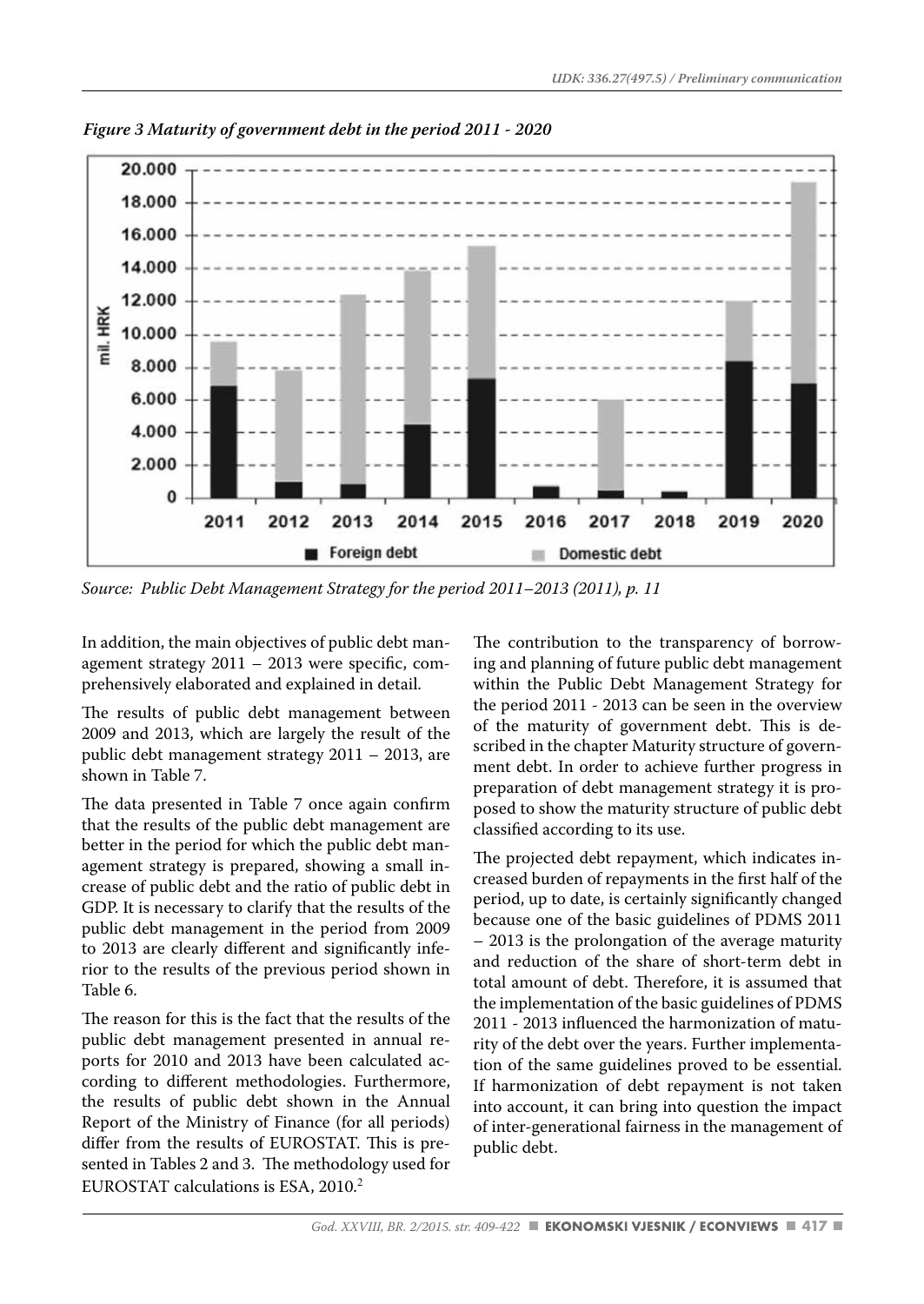*Figure 4 Proposal of main guidelines of PDMS for future period* 

- Stabilization of public debt to GDP ratio by stimulating the growth of GDP and export
- Extension of the average deadline maturity and reducing the share of short-term debt in the total amount of public debt
- Continuous development and improvement of the domestic securities market
- Legalization of the time limit and manner of drafting of public debt management strategy through law on the fiscal responsibility
- Development of the project for decrease of unemployment, demographic renewal and mitigation of emigration of young and educated people from Republic of Croatia

#### *Source: Authors*

Simply put, each accounting period in which there is a strong burden of debt repayment is likely to lead to aggravation or inability to prioritize investments directed towards the present generation, e.g. reduction of the unemployment rate, lack of funds for pension benefits (members of the so-called previous generation), or to a further increase for future generations to finance the costs of the previous periods.Inter-generational fairness in the management of public debt emphasizes the need to minimize government borrowing in order to relieve future generations of financing costs from the past. At the same time, it does not influence the lack of priority investment of the present generation nor does it call into question the payment of pension benefits.

This could probably be achieved by limiting public borrowing for financing the deficit of the state budget, and with efficient and effective management of public debt (Šundalić, Dernaj, 2012: 240, 241). Accordingly, as seen through the chronology of the development of the strategic framework, more consistent framework for public debt management is proposed.

Points from 1 to 3 of the proposal of basic guidelines of PDMS for the future three-year period present a continuation of positive activities in the public debt management strategy 2011-2013. Point 4 is described in detail above. Point 5 can be achieved by establishing the Fund for the decrease of unemployment, demographic renewal and mitigation of emigration of young and educated people from the Croatia. The fund could be financed through public borrowing, donations and EU funds. A guarantee for the financial viability of the fund could be ensured by state properties and assets, and managed by DUUDI.<sup>3</sup> A number of properties and assets that are not in the function of financial resources represent untapped potential in the structure of guarantees. On the other hand, within the framework of the privatization process and quality management of debt they could affect the improvement of the value of financial collateral. A high level of transparency, timely, regular and efficient management strategy, and comprehensive view of the maturity of the public debt, are the basis for successful management of the public debt. Secrecy in reporting, incomplete data in the historical period, and a vague framework of borrowing on international markets that does not comply with the real objectives of borrowing are elements that lead to the need to incorporate a strategic document into government policy planning. Such a document would encompass future activities in the short-, medium- and long term and thus facilitate access to public debt management, particularly in the transition periods when there is a change of government.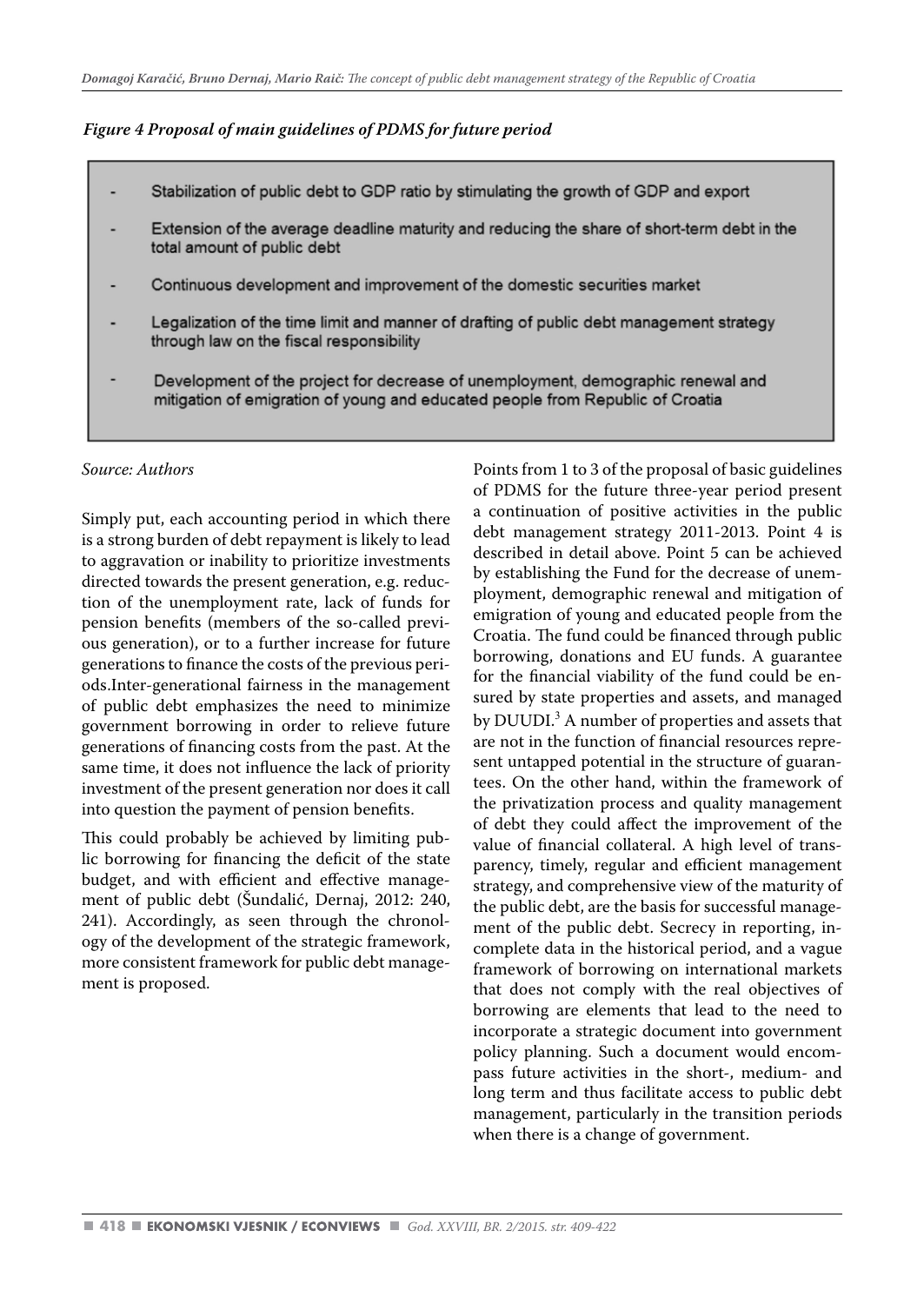# *4. Conclusion*

One of the biggest problems in the management of public debt is its legal definition, where the major issue arises from the fact that it is extremely difficult to predict the results of future realization of the state budget and the public needs for the future period. This problem might also be emphasized and influenced by the economic developments, on EU level and beyond, or by certain crises and natural disasters. However, legal determination of the date and conditions of development of the public debt management strategy, in order to maximize the level of transparency and enable quality planning of public debt management with better macroeconomic forecasting, would make a significant step towards achieving the desired level of impact of inter-generational fairness in the management of public debt. According to the guidelines, goals and strategic targets adopted in PDMS, management of the public debt is considered to be fully justified and can minimize the possibilities of decision-making processes based on personal discretion of responsible individuals. The solution of this problem could be achieved with amendments of the Fiscal Responsibility Act. The main purpose of PDMS is to maximize the level of transparency of the results of public debt management, and thus to enable the predictions of future activities and quality planning of public debt management, with the main goal of meeting the priority needs and to achieve the desired level of impact on intergenerational fairness in the management of public debt in Croatia. Given that PDMS represents a crucial document for the country's finances, there is extreme need for legal regulation of its contents, models and deadlines. In accordance with the implementation of structural fiscal reforms, which should lead to the improvements in the structure of public debt, and indirectly to improvement of employment, growth and investments, in line with the fiscal targets of the EU, it is necessary to come up with activities that would encourage the growth of GDP and exports. Fiscal reforms should also include better allocation of planned maturities and borrowing components as well as a framework for the development of the financial market of securities with active role of the population. Furthermore, the establishment of the Fund for the unemployed and youth would make it possible to respond to the EU guidelines for employment and growth, and help in improving the management of public debt. As a conclusion, it is necessary to systematize in advance the time frame and conditions for developing the strategy for each time period, because it is evident that the management of public debt has been neglected, with adverse effects on the budget policy, as well as on the preconditions for achieving better credit rating.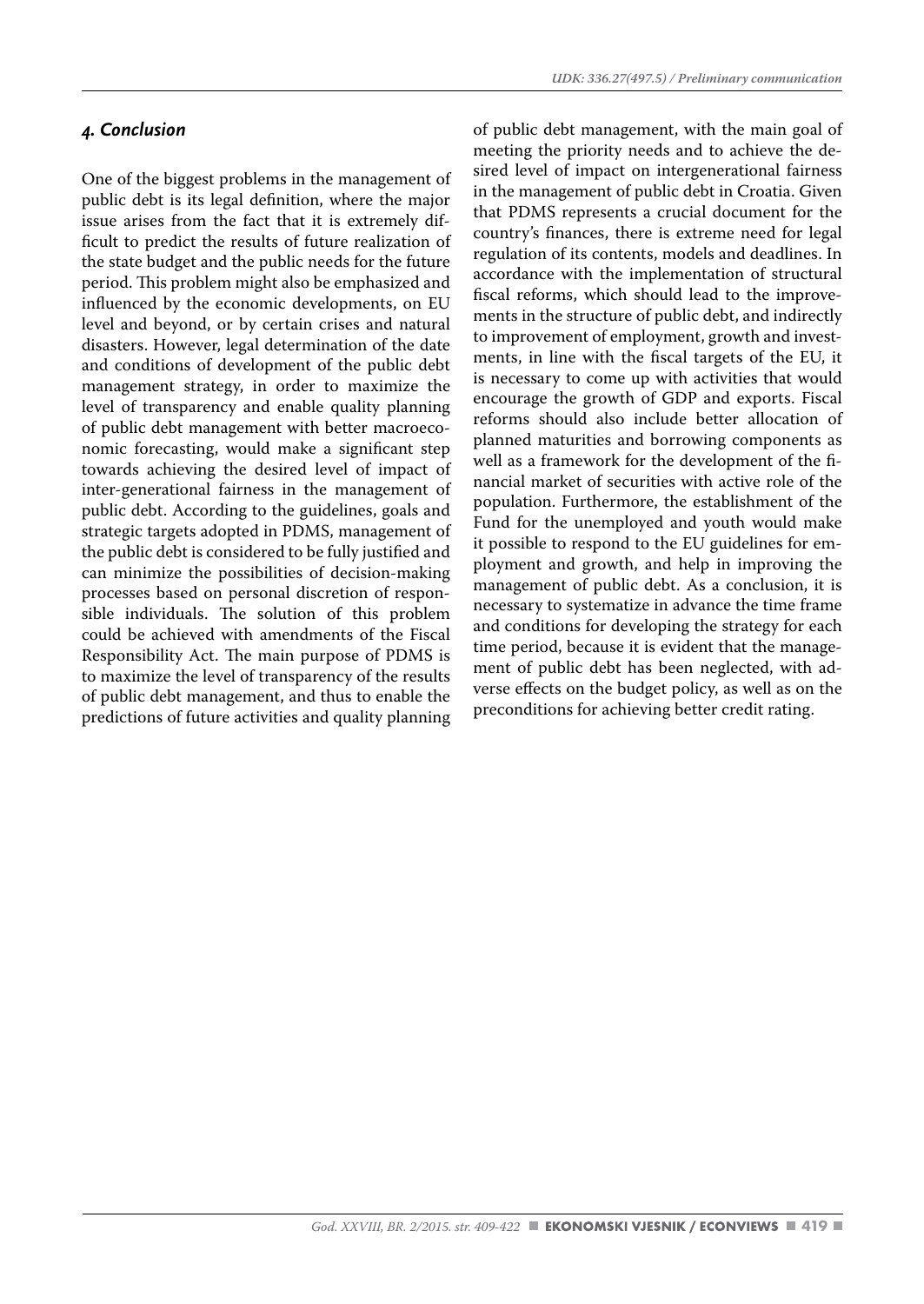#### **References**

- 1. Bajo, A., Primorac, M., Andabaka Badurina, A. (2011). Basics of Public Debt Management. Zagreb: Institute of Public Finance.
- 2. Dernaj, B. (2014). The impact of intergenerational fairness on the management of the public debt of the Republic of Croatia. Doctoral thesis. Osijek: Faculty of Economics in Osijek.
- 3. Jurković, P. (2002). Public finances. Zagreb: Masmedia.
- 4. Prohaska, Z., Olgić Draženović, B. (2010), "Development of government bonds market in Croatia", Proceedings of the 5th International Conference: An Enterprise Odyssey: From Crisis to Prosperity - Challenges for Government and Business, in: Galetić, L., Spremić, M., Ivanov, M. (Eds.), Zagreb, Faculty of Economics and Business, pp. 833-841.
- 5. Rosen, Harvey S., Gayer, T. (2014). Public finances. 8th edition. Mcgraw-Hill International edihttp://www.scribd.com/doc/210179086/Harvey-Rosen-Ted-Gayer-Public-Finance#scribd (Accessed on: September 20, 2015)
- 6. Šundalić, A., Dernaj, B. (2012), "Međugeneracijska pravednost kao sastavnica globalne strategije održivog razvoja", Ekonomski vjesnik, Vol. 25, No. 2, pp. 237 – 245.
- 7. Ministry of Finance of the Republic of Croatia (2015). Explanation of the Proposal of the state budget and financial plans of extra-budgetary users for 2015 and projections for 2016 and 2017. Available at: http://www.mfin.hr/adminmax/docs/Obrazlozenje%20Prijedloga%20drzavnog%20proracuna%20 i%20financijskih%20planova%20izvanproracunskih%20korinika%20za%202015.%20godinu%20i%20 projekcije%20za%202016.%20i%202017.%20godinu.pdf (Accessed on: September 21, 2015)
- 8. Ministry of Finance of the Republic of Croatia (2015). Annual report and the debt management strategy. Available at: http://www.mfin.hr/adminmax/docs/GodisnjeIzvjesce.pdf (Accessed on: August 27, 2015)
- 9. Ministry of Finance of the Republic of Croatia (2015). Annual Report of the Ministry of Finance for 2010. Available at http://www.mfin.hr/adminmax/docs/Godisnjak%202010.pdf (Accessed on: September 20, 2015)
- 10. Ministry of Finance of the Republic of Croatia (2015). Annual Report of the Ministry of Finance for 2013. Available at: http://www.mfin.hr/adminmax/docs/Godisnjak%202013.pdf (Accessed on: September 20, 2015)
- 11. Ministry of Finance of the Republic of Croatia (2015). Public Debt Management Strategy for the period 2011 - 2013. Available at: http://www.mfin.hr/hr/javni-dug-1. (Accessed on: August 27, 2015)
- 12. General Government gross debt quarterly data. Available at: http://ec.europa.eu/eurostat/tgm/refreshTableAction.do?tab=table&plugin=1&pcode=teina230&language=en (Accessed on: August 22, 2015)
- 13. Ministry of Finance of the Republic of Croatia (2015). Nacrt prijedloga zakona o fiskalnoj odgovornosti. Available at: https://esavjetovanja.gov.hr/ECon/MainScreen?entityId=1703 (Accessed on: August 26, 2015)
- 14. Zakon o proračunu (2015). Available at: http://www.zakon.hr/z/283/Zakon-o-proračunu (Accessed on: August 26, 2015)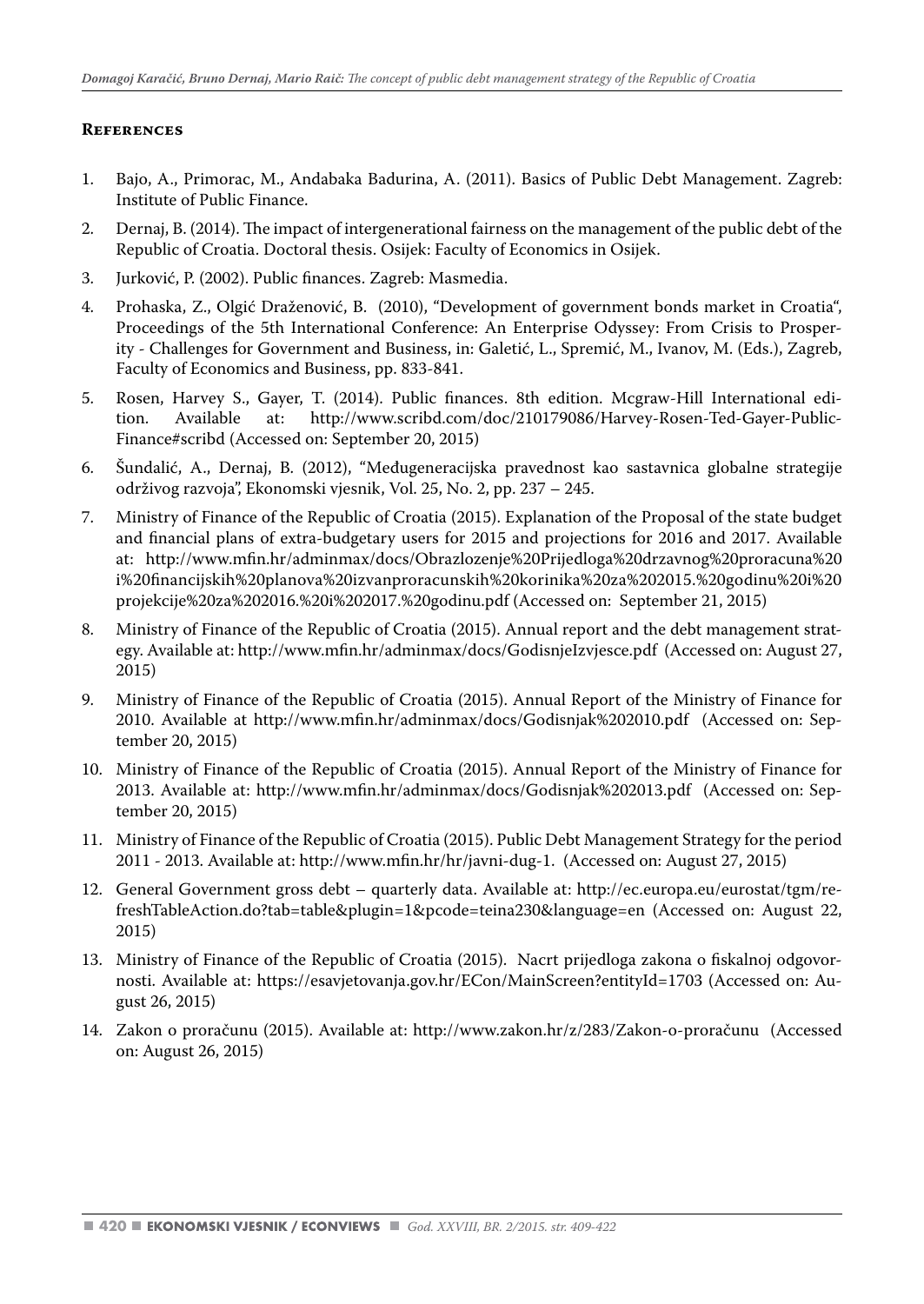# **(Endnotes)**

- 1 Public Debt Management Strategy (hereinafter PDMS)
- 2 European system of national and regional accounts (ESA) refers to the harmonized methodology to be used in the preparation of required data on national accounts in the EU. Usage of unified methodology at the level of the entire EU is extremely important in order to achieve a unified, comparable, reliable and modernized production of economic statistics in the Member States.
- 3 DUUDI State Office for State Property Management